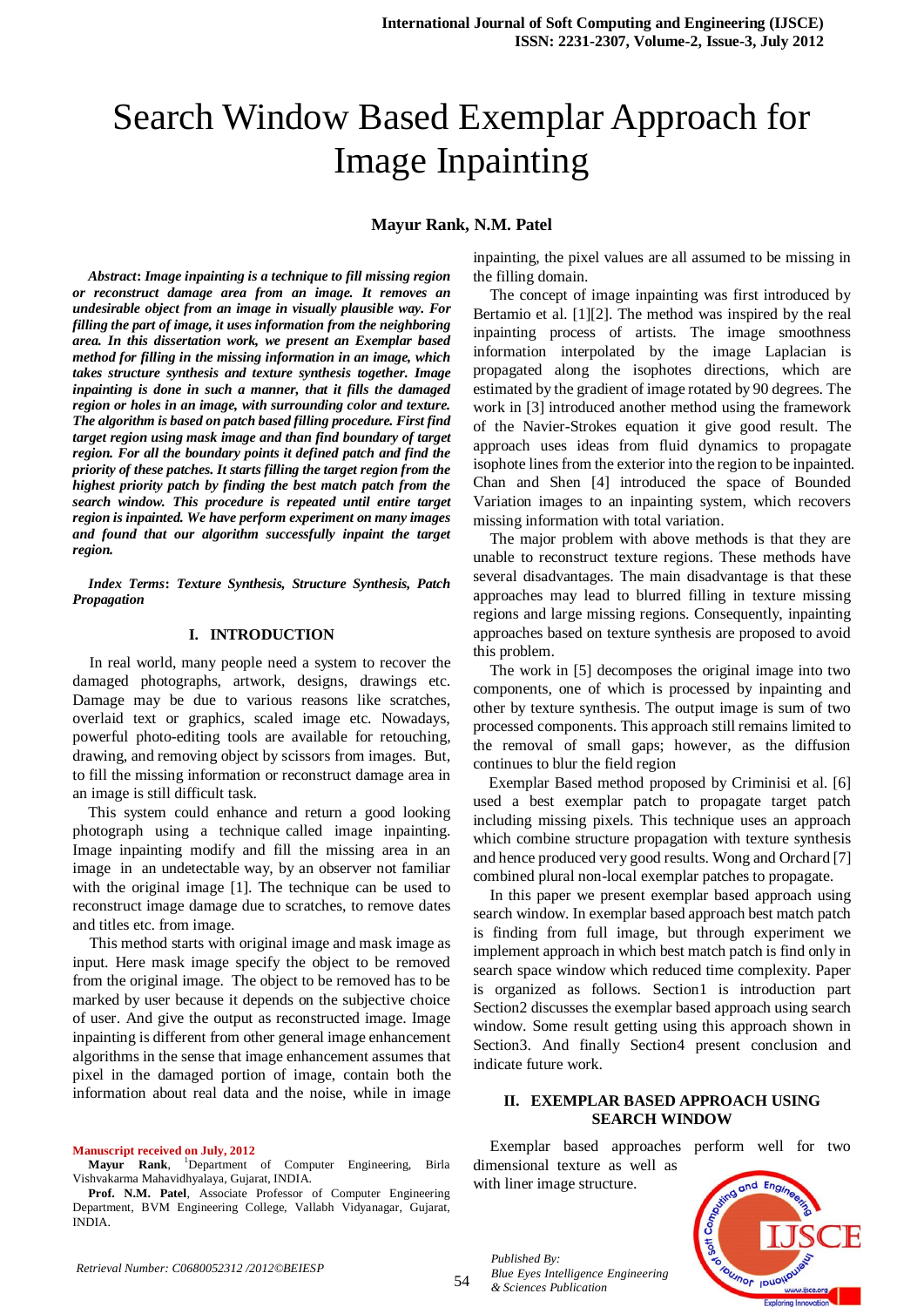First, given an input image, the user selects the object to be removed. This step requires user interaction because object to be removed depends on the subjective choice of the user. The part of the image from where the object is to be removed is known as target region or inpainting domain Ω. The sources region is entire image minus the target region. The size of the template window must be specified. This can be 9 x 9 pixels, but in practices required the user to set it to be slightly larger than the largest distinguishable texture element, or "texel", in the source region [6]. In addition to this, user also needs to specify the size of the search window. Use of search window improves execution time because it reduces the searching time for finding a best match patch later in the algorithm. The size of search window depends on the region to be filled and the kind of structure and texture in image.

Once these parameters are specifying, the region- filling proceeds automatically. During the algorithm, patches along the fill-front are assigned a temporary priority value, which determines order in which they are filled. Then the algorithm iterates following three steps until all pixels have been filled.



**Figure 1 Notation diagram**

Above figure shown the missing regions i.e. target region or inpainting region is denoted by  $\Omega$  and its boundary  $\delta\Omega$  also specify and the source region is denoted by Φ. Ψp is the best edge patch find from boundary of target region. Approach is divided in three parts.

#### **A. Find Best Edge Patch**

In the first step, a best edge patch Ψp is picked out using priority [6]. This algorithm uses best- first filling strategy that entirely depends on the priority values which are assigned to each patch on the fill-front. The priority computation is biased toward those patches which (1) are on the continuation of strong edges and (2) are surrounded by high-confidence pixels.

Given a patch Ψp centred at the point P for some  $P \in \delta \Omega$  is shown in figure 1 Priority P (p) is defined as the product of two terms

$$
P(p) = C(p) D(p)
$$

Here,  $C(p)$  is the confidence term and  $D(p)$  is the data term. They are defined as follows

$$
C(p) = \frac{\sum_{q \in \Psi_p \cap (\mathfrak{X} - \mathfrak{U})} C(q)}{|\Psi_p|}
$$

$$
D(p) = \frac{|\nabla I_p^{\perp}, n_p|}{\alpha}
$$

Where  $|\Psi p|$  is the area of  $\Psi_p$ ,  $\alpha$  is a normalization factor (e.g., $\alpha$ =255 for a typical grey-level image),  $n_p$  is a unit vector

orthogonal to the fill-front  $\delta\Omega$  in the point P, and  $\perp$  denotes the orthogonal operator. The priority is computed for every border patch, with distinct patches for each pixel on the boundary of the target region. During initialization, the function C (p) is set to C (p) = 0,  $\forall_p \in \Omega$  and C (p) =  $1, \forall p \in \mathcal{I} - \Omega.$ 

The confidence term  $C(p)$  may be thought of as a measure of the amount of reliable information surrounding the pixel P. The idea is to fill first those patches which have more of their pixels already filled. This automatically incorporates preference toward certain shapes of the fill-front. For example, patches that include corners and thin tendrils of the target region will tend to be filled first, as they are surrounded by more pixels from the original image.

The data term boost the priority of the patch in which a liner structure flows into. This term is very important because it allows broken lines to correct.

#### **B. Find Best Match Patch**

Once priority is finding for all patches on boundary then take patch Ψp which has highest priority. Then find the patch Ψq in search space window which is most similar to patch Ψp shown in figure 2. The most similar patch Ψq is the one which has the minimum difference in the pixel value with patch Ψp.



## **Figure 2 Search space window**

Difference between any two pixels p and q given by using sum of squared difference (SSD) method. It define as

$$
SSD(\Psi_p, \Psi_q) = \sum_{i=1}^M \mu_i(\Psi_p(i) - \Psi_q(i))^2
$$

Where,  $\Psi p(i)$  and  $\Psi q(i)$  are the i-th pixel value in respective patches. M is the size of the patch. μi is pixel mask function. An exemplar patch Ψq is a patch with the lowest SSD value. Which is define as

$$
\Psi_q = \min_{\Psi_q \in \Phi} SSD(\Psi_p, \Psi_q)
$$

Above equation give the patch which is most similar to the patch Ψp in the image which has minimum SSD value. Here SSD method takes color value of two pixels for difference.

# **C. Copying Best Match Patch and Updating Confidence Values**

Once the patch  $\Psi_p$  is filled with new pixel value  $\Psi_q$ , confidence value in the area is updated as follows.

C (q) = C (p) for all q belonging to  $\Psi_p \cap \Omega$ .

This simple update rule allows us to measure the relative



*Published By:*

*& Sciences Publication* 

*Blue Eyes Intelligence Engineering*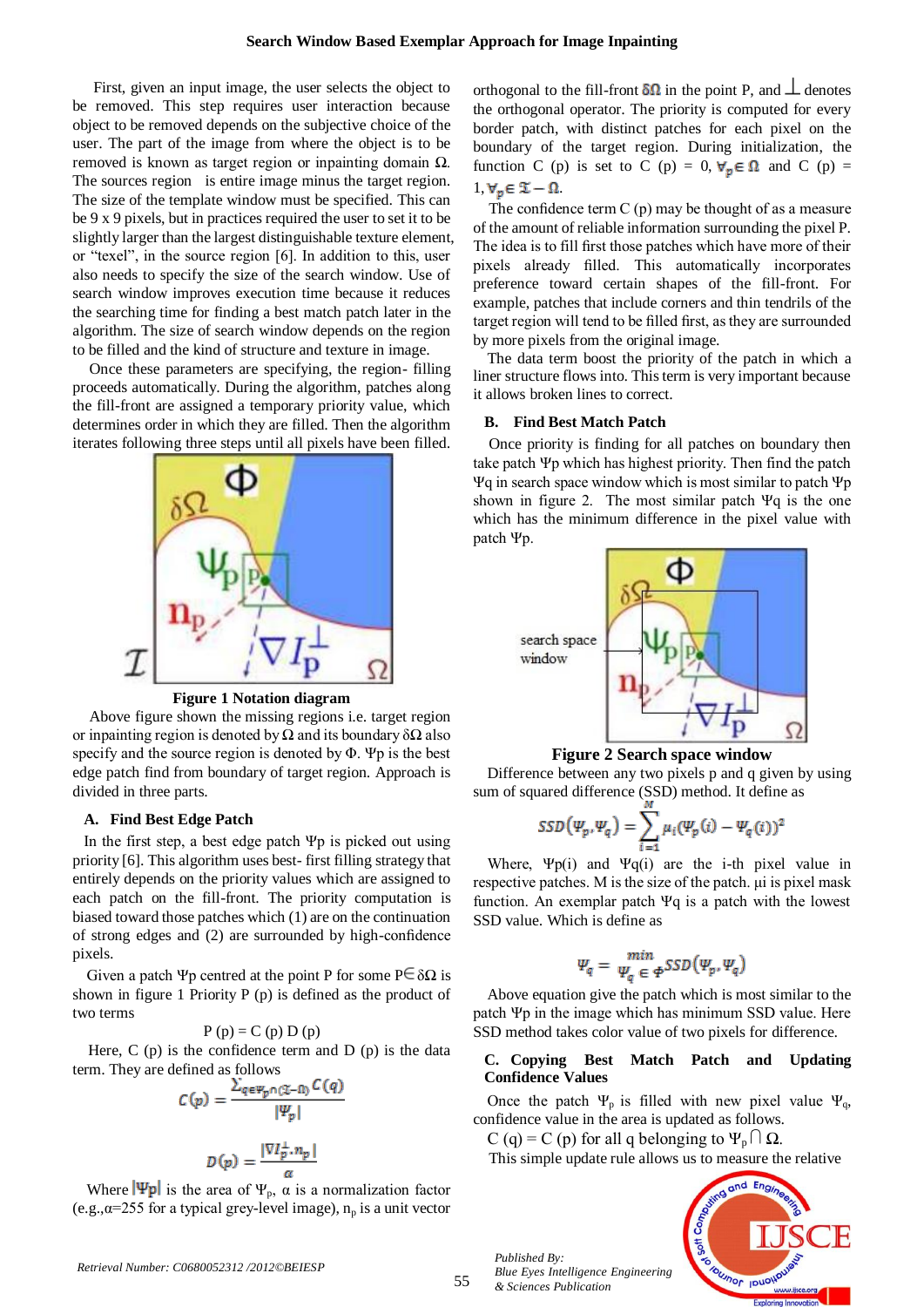confidence of patch on the fill front. After completion of these three steps then update boundary with updated target region and repeat these three steps until all the pixels in the target region not fill.

## **Algorithm:**

Steps of algorithm are given below:

- **Step1**. Initialize mark variable for all pixels. If pixel belongs to inpainting region set mark variable with 0 else set 1.
- **Step2**. Find boundary of region to be inpaint, if boundary is "empty set" than exit.
- **Step3**. Find priority for all patches on the boundary.
- **Step4**.Select the patch which has highest priority, call that patch, P.
- **Step5**.Find the patch from search window which is best match to patch P, call that patch, Q.

**Step6**.Copy pixels of patch Q to the patch P, update only those pixels of patch P which has mark value 0 and set mark variable to1, go to step2.

# **III. RESULT AND ANALYSIS**

# **A. Time comparison of results with and without Using search window**

Some resulted images of both approach with or without used of search window is given below and also give the execution time of both approach.







**Figure 3 example of scratch removal from an image**

Figure 3 (a) Show the image damage due to the scratch. (b) Show the mask specifying scratch from original image to be removed. (c) Show the inpainted result using search window with 81 x 81 and patch size 4x4. (d) Show the inpainted result without using search window and patch size 4x4.

|  |  | Table 1: Show time required to execution. |
|--|--|-------------------------------------------|

|           | Using search<br>window | Without using search<br>window |  |  |  |
|-----------|------------------------|--------------------------------|--|--|--|
| Time(sec) | 9.050320 s             | 51.294651 s                    |  |  |  |





**Figure 4 example of object removal from an image.**

Figure 4(a) show the original image with object to be removed. Figure 4(b) is the mask specifying object from original image is to be removed. Figure 4(c) is show the inpainted result using search window with 81 x 81 and patch size 21x21. Figure 4(d) is show the inpainted result without using search window here patch size 21x21.

**Table 2: Show time required to execution.**

|           | Using search<br>window | Without using search<br>window |
|-----------|------------------------|--------------------------------|
| Time(sec) | 10.552858 s            | 51.947192 s                    |

Figure 3 and 4 show the inpainted result with both the approaches and table 1 and 2 show time comparisons of that result, table show that result with exemplar based approach using search window required less time then result with exemplar based approach without using search space window.

# **B. Results with varying patch size**



*Blue Eyes Intelligence Engineering* 

 **(a) (b)**



*Published By:*

*& Sciences Publication*